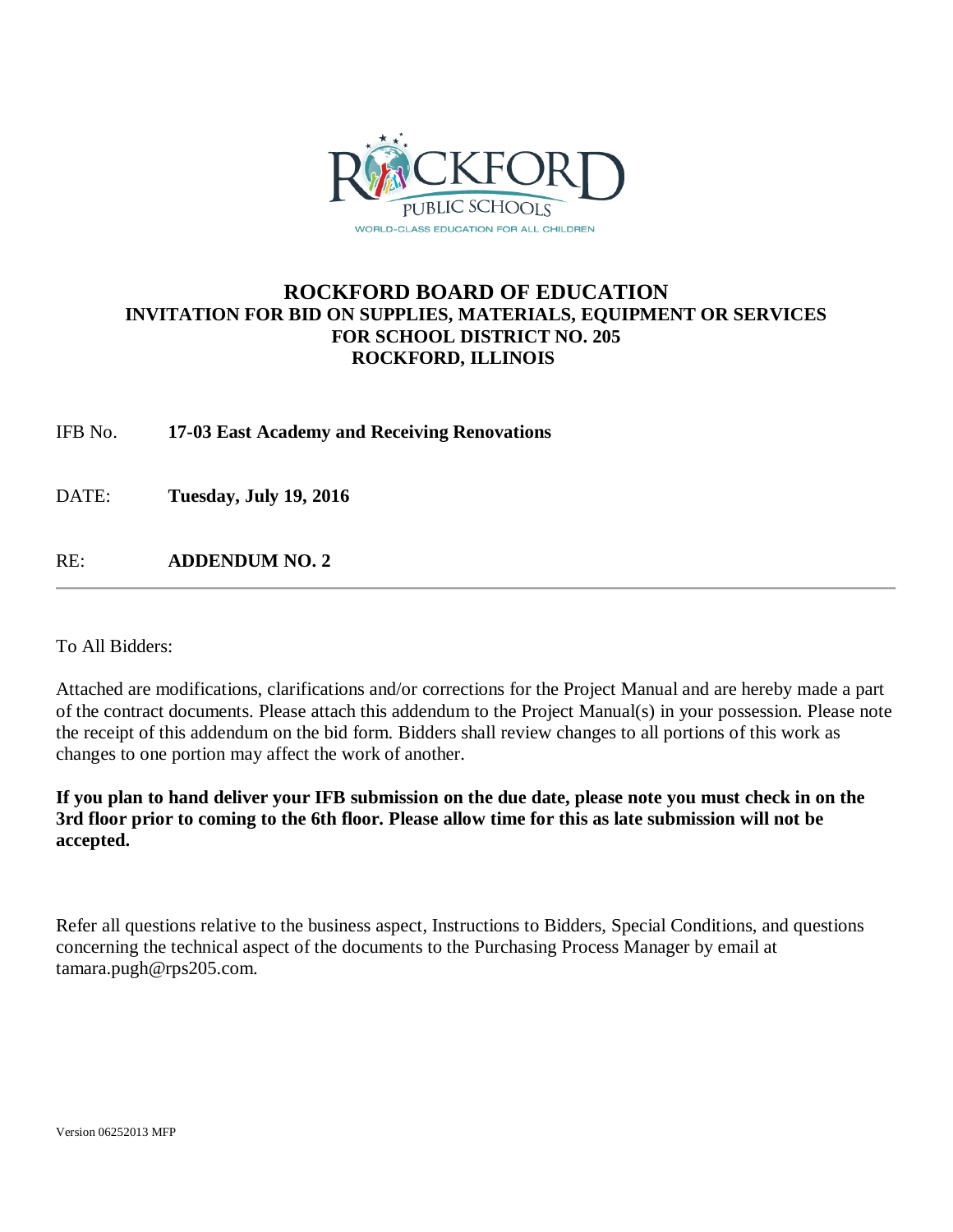

## **ADDENDUM**

TO: PROSPECTIVE BIDDERS

RE: ADDENDUM # 2

PROJECT NUMBER: BFA # 983 SD205 #1704<br>FOR: Academy and Receiving I FOR: <br>Academy and Receiving Room Renovations at East High School<br>ADDRESS: 2929 Charles Street. Rockford. IL 2929 Charles Street, Rockford, IL

DATE: 07-19-2016

Please attach Addendum 2 to the Project Manual and Drawings for the referenced project, and kindly take same into consideration in preparing your proposal.

By \_\_\_\_\_\_\_\_\_\_\_\_\_\_\_\_\_\_\_\_\_\_\_\_\_\_\_\_\_\_\_\_\_ Rob C. Belles, Belles Firm of Architecture Inc.

**This addendum consists of 2 text pages including this sheet.**